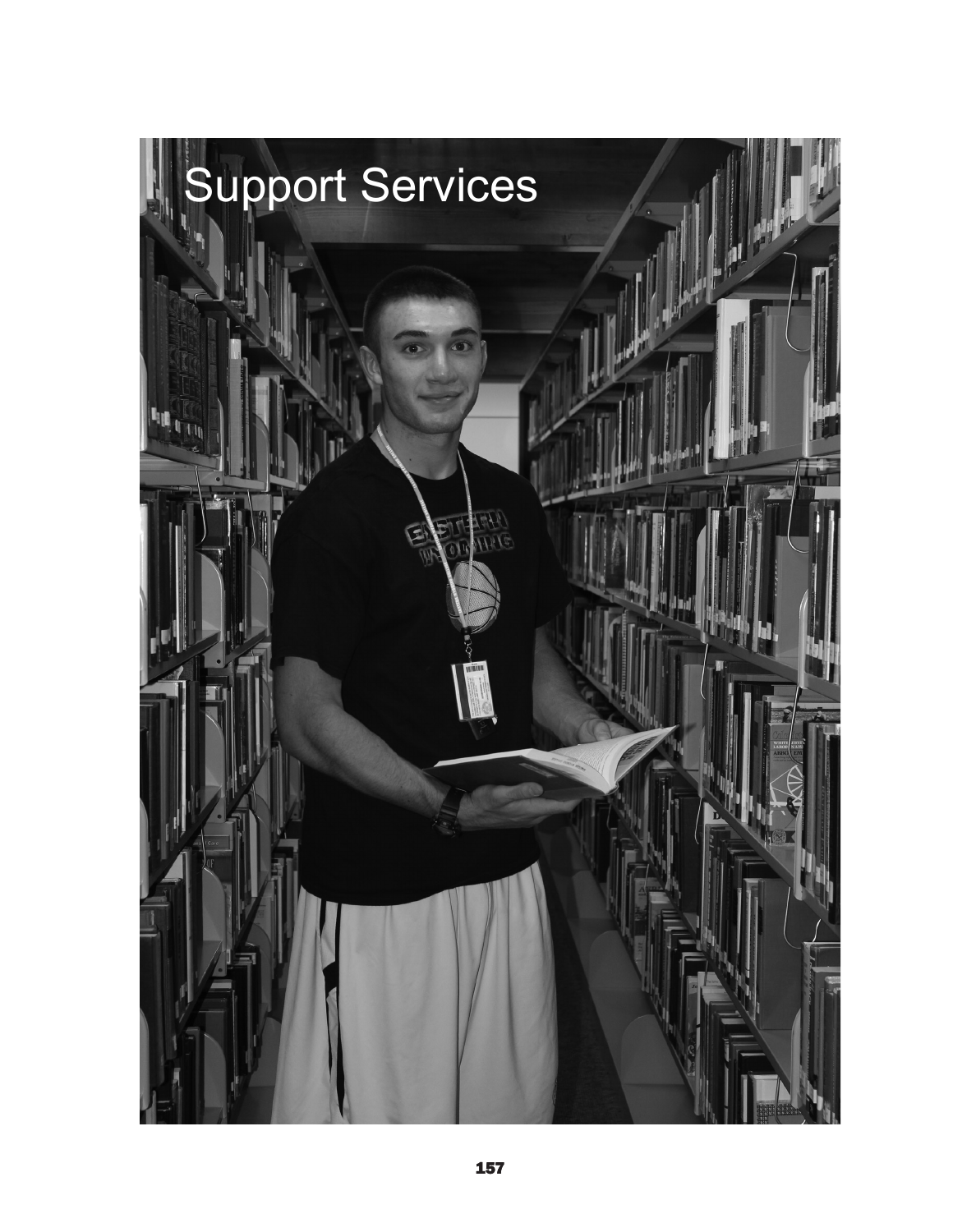# Instructional Support Services

Instructional Support Services is composed of the Academic Testing Center, the Library, the Center for Tutoring and Learning, the Instructional Technology Center, Adult Learning Skills Lab, and Computer Services. These six areas have retained their autonomy but work cooperatively with each other.

Instructional Support Services provide diverse assistance to the college faculty, students, staff, and community. Learning is both a product and process. Within these areas are a consortium of specialists working toward the improvement of learning on campus.

## Center for Testing and Career Services

Academic Testing - The Center offers proctoring of the following exams: Make-up exams for instructors, as well as correspondence and online tests for EWC and other colleges; Collegiate Assessment of Academic Proficiency (CAAP) tests; College Level Examination Program (CLEP) and DANTES Subject Standardized Test (DSST) credit by examination testing; High School Equivalency Certificate exams (High School Equivalency Test – HiSET, or General Educational Development – GED); ACT College Entrance exams; COMPASS Placement Exams; ACT WorkKeys; Health Occupational Aptitude Exam (HOAE); Test of Essential Academic Skills (TEAS); and professional certification exams through Castle Worldwide.com and pre-hire and professional certification exam through PAN Assessment Network. The Testing Center also provides American Disabilities Act accommodations for qualifying students.

All testing is by appointment only. For more information or to make appointments, contact the coordinator in the Tebbet Building Room 133 or by phone at 307.532.8288.

Career Services - The Center offers assistance in job searching, writing resumes, developing interview skills, and information on employer expectations and success on the job. The Center also offers the Kuder Journey interest survey and career guidance tool to assist in indentifying appropriate career paths. The Career Center is a member of the Wyoming College Consortium through the College Central Network, which gives students access to local, regional, and

national job boards, and provides resume and e-portfolio building tools. For more information or to make appointments, contact the coordinator in the Tebbet Building room 133 or by phone at 307.532.8288.

## Library

Located in the Tebbet Classroom Building, the Library is an attractive, central facility for research and study. The Library plays a vital role in the educational mission of Eastern Wyoming College. Resources are selected to support the instructional and recreational needs of the College and community. The Library also has access to online databases, on and off campus, through the Internet, all of which make the EWC Library part of the world-wide library community. It is open during the day, 4 evenings a week and on Sundays. When classes are not in session, library hours will be posted. Library personnel are available to assist patrons with their informational needs and to offer bibliographic instruction. For materials not available at the EWC Library, access is provided through interlibrary loan. For the convenience of library patrons, a coin operated photocopier is available as well as a microform reader/printer and a fax machine. The Library operates under the Library Bill of Rights which guarantees the unbiased provision of materials and protects patron privacy.

## Center for Tutoring and Learning

The Center for Tutoring and Learning is where all Eastern Wyoming College students can get help from a trained student-tutor in most areas of study. Check the schedule posted every spring and fall to find a tutor that's right for you. No appointment necessary – just drop by. The Center is located in Tebbet 140, directly below the Library.

The Center for Tutoring and Learning can:

- provide tutors for most EWC courses
- set up study groups
- host review sessions
- advise students on study skills

Students can also call the Center for Tutoring and Learning toll-free. Just dial 866.392.3478 to talk to a tutor.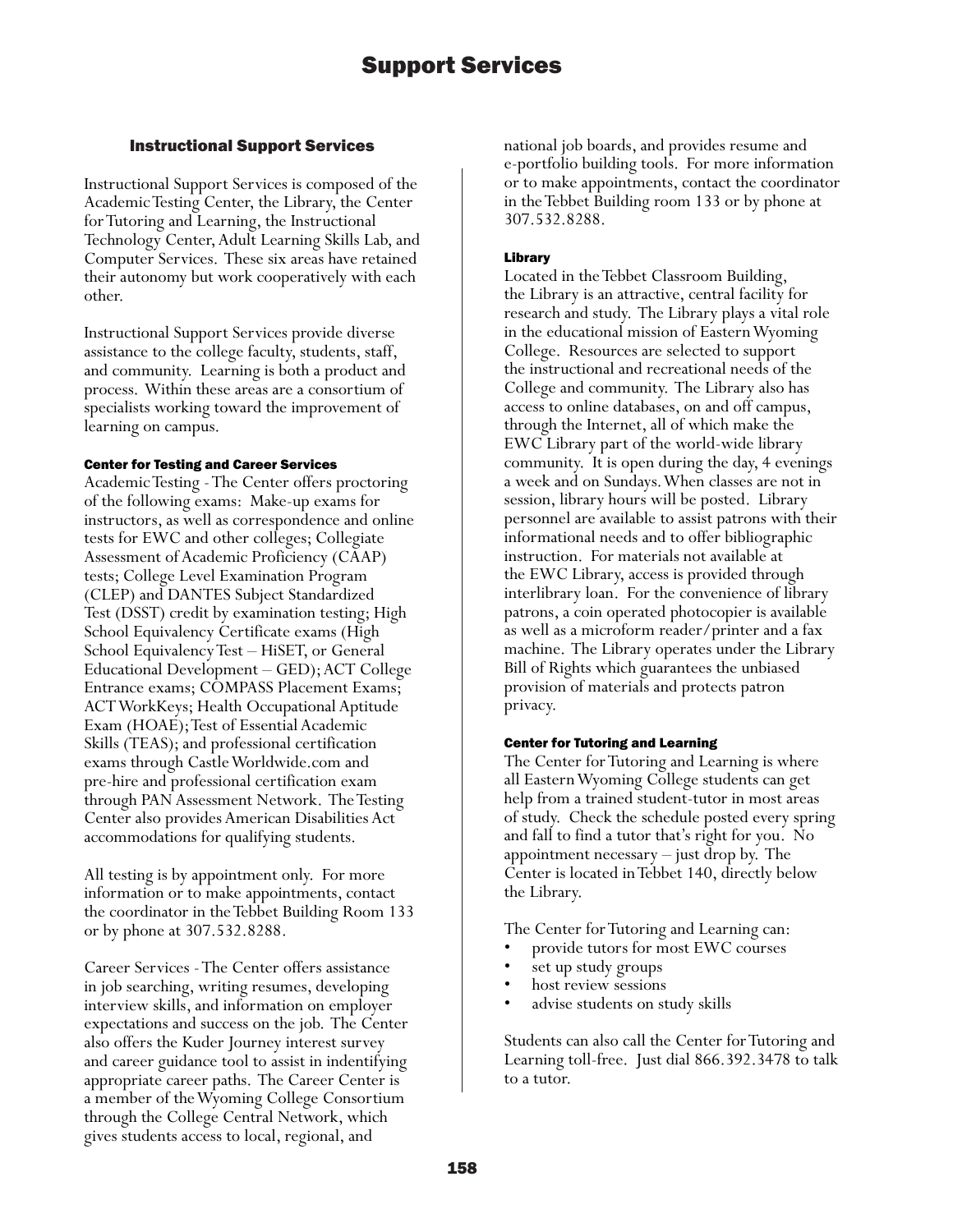All EWC students have **free access 24/7** to the online tutoring service SmarThinking. SmarThinking can be reached via LancerNet.

All services are free to EWC students.

## Instructional Technology

The purpose of this department is to support faculty as they develop distance learning courses and expand distance learning offerings. This department works closely with the Distance Learning committee and faculty members. With training in instructional design (curriculum planning) and delivery, primary support is for the technology of distance learning. Services include: consultation for course planning and delivery, support for distance delivery via online Internet systems and interactive television, consultation and support for adding web components to traditional and non-Internet distance education courses, technical training for the interactive television classroom, training in distance delivery strategies and technologies, and training to use campus classroom technology. The department also provides faculty access to graphic, audio, and video production and editing.

#### Adult Education

Adult Education classes are free to the public and are held in Torrington in Tebbet Room 140 on a regular basis. Classes are also available at each outreach site in the Eastern Wyoming College service area. Programs of study begin with a 'Start Smart' course which includes testing, cognitive learning, PowerPath screenings, goal setting, and career pathways explorations. Upon completion of the Start Smart course, students begin a program of study utilizing individual career pathways and curriculums aligned with the College and Career Readiness Standards. Throughout the program, students will employ participatory learning strategies, participate in flipped classrooms, prepare for postsecondary education and/or workforce, learn the social capital skills necessary to become gainfully employed, and be offered opportunities to participate in job shadowing, internships, and/or apprenticeships (when possible).

To facilitate instruction, all Adult Education classrooms provide students with adaptations, strategies, resources, and materials needed to successfully meet individual learning goals. In Torrington, the large study area and computer lab provide learners with the opportunity to access technology to enhance the learning experience.

The program offers managed enrolled classes and individualized study plans for people from the age of 16 and beyond. Distance learning opportunities are also available through the AZTEC and KeyTrain software technologies. Enrollment in the program begins by contacting the local Adult Education offices, Workforce Services, and/or Wyoming Family Literacy: Torrington. The web address is ewc.wy.edu. Click the link to Academics and then to Adult Learning Center.

## Computer Services

The Computer Services Department provides a wide range of services to the students and staff of Eastern Wyoming College. All classrooms are equipped with multimedia systems for enhanced learning opportunities. Classroom labs are provided with current hardware and software to support academic instruction in accounting, business studies, word processing and curriculum-specific training. Student labs are available in the residence halls and classroom buildings, with extended hours of operation evenings and weekends in the Student Center and Library.

High speed internet access is provided to users on the main campus in both wired and wireless formats. Residence halls provide both wired and wireless internet access in the student rooms.

Students have free access to a host of online search engines and over 75 research databases through the Eastern Wyoming College computer network.

Eastern Wyoming College provides similar, but more limited, computer access and internet services to students enrolled at the Douglas, Guernsey, Glenrock, Hulett, LaGrange, Lusk, Moorcroft, Newcastle, Sundance, Wheatland and Upton campuses, in partnership with host agencies.

The guidelines for ethical and proper use of computer resources by students are outlined in the Student Handbook. Improper use of these resources may result in suspension of access privileges, student probation, suspension or dismissal.